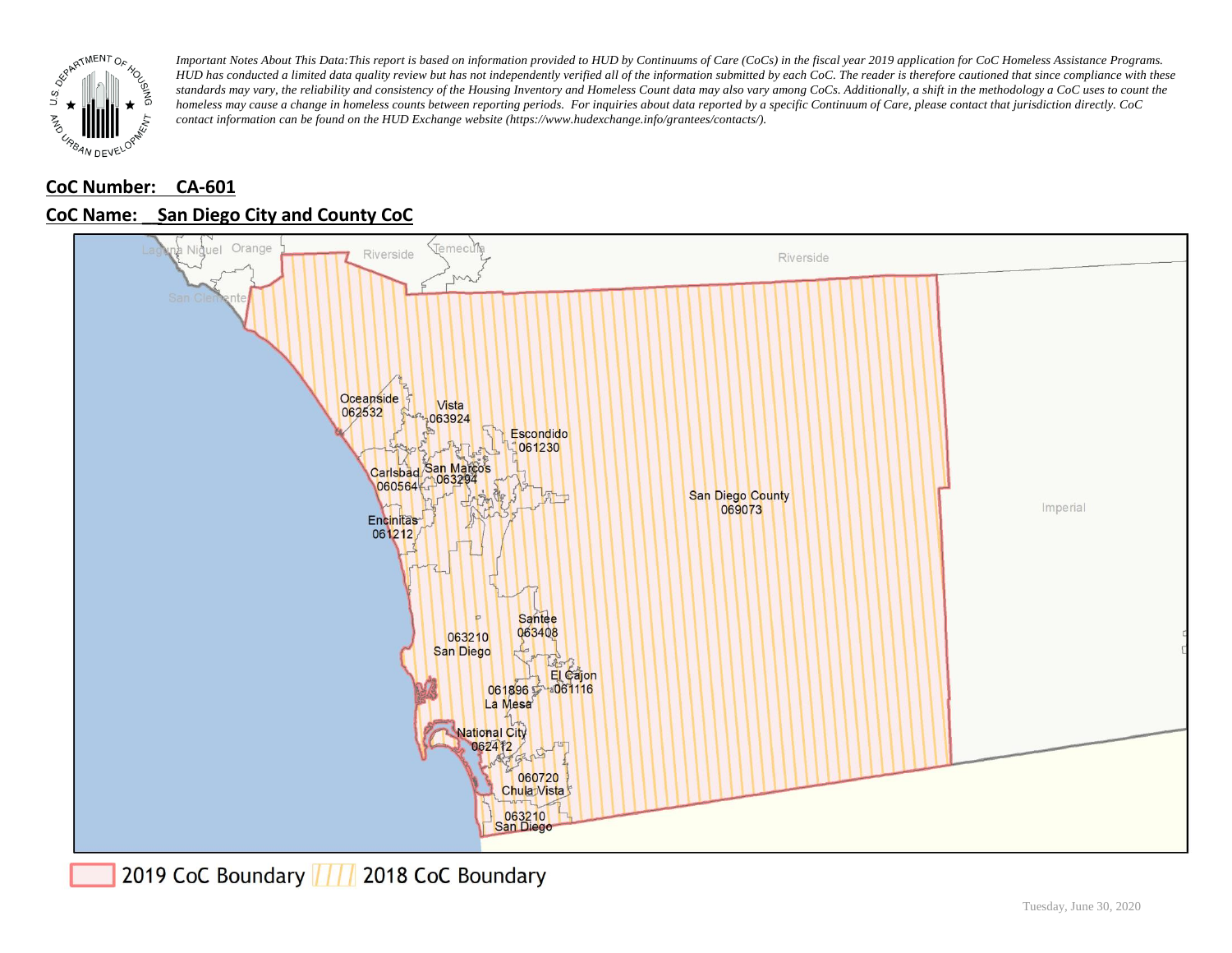

#### **CoC Number: CA-601**

#### **CoC Name: \_\_ San Diego City and County CoC**



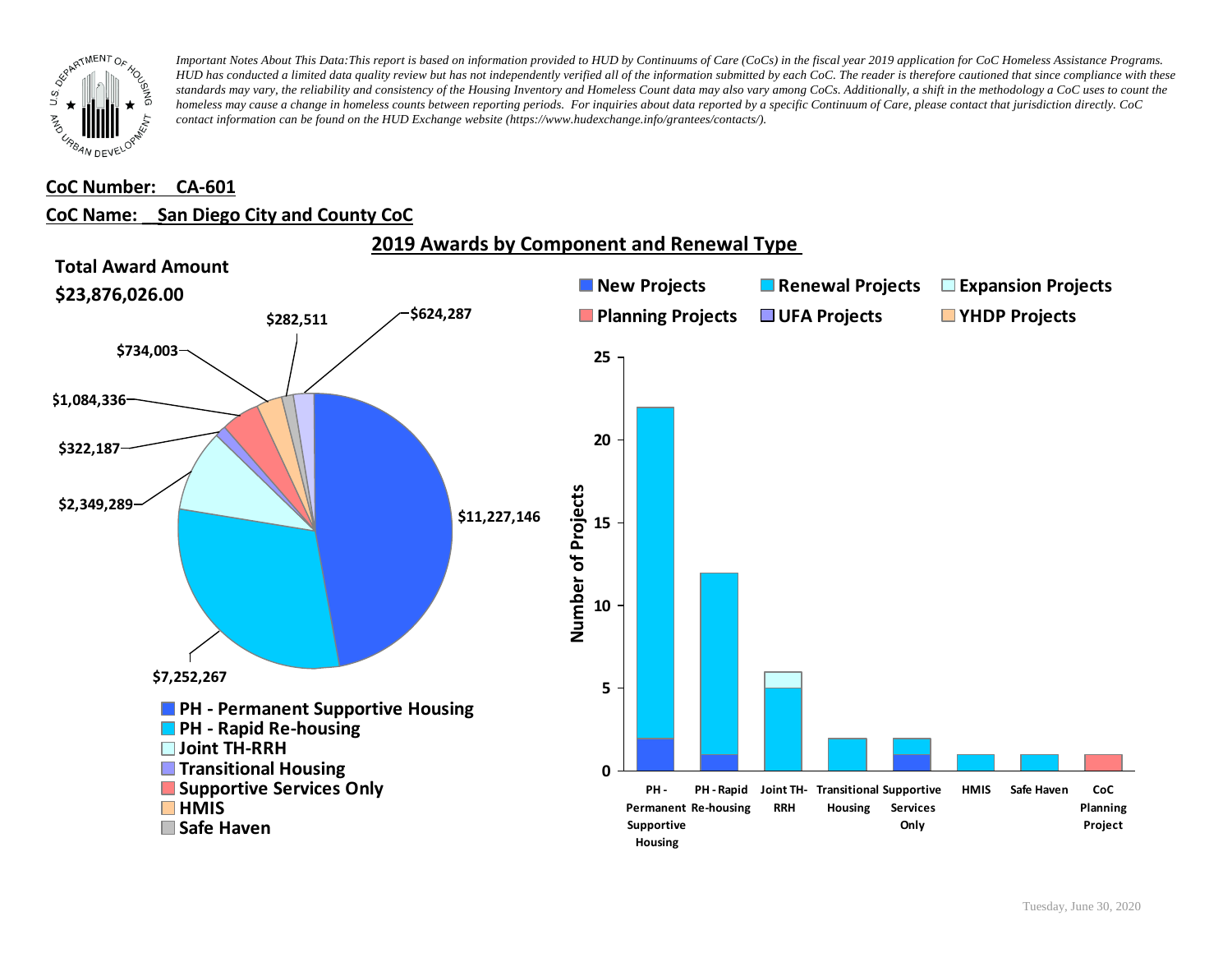

#### **CoC Number: CA-601**

#### **CoC Name: \_\_ San Diego City and County CoC**



**2019 Housing Inventory Summarized by Target Population and Bed Type**

<sup>1</sup> Adult & Child Beds refer to beds for households with one adult (age 18 or older) and at least one child (under the age of 18).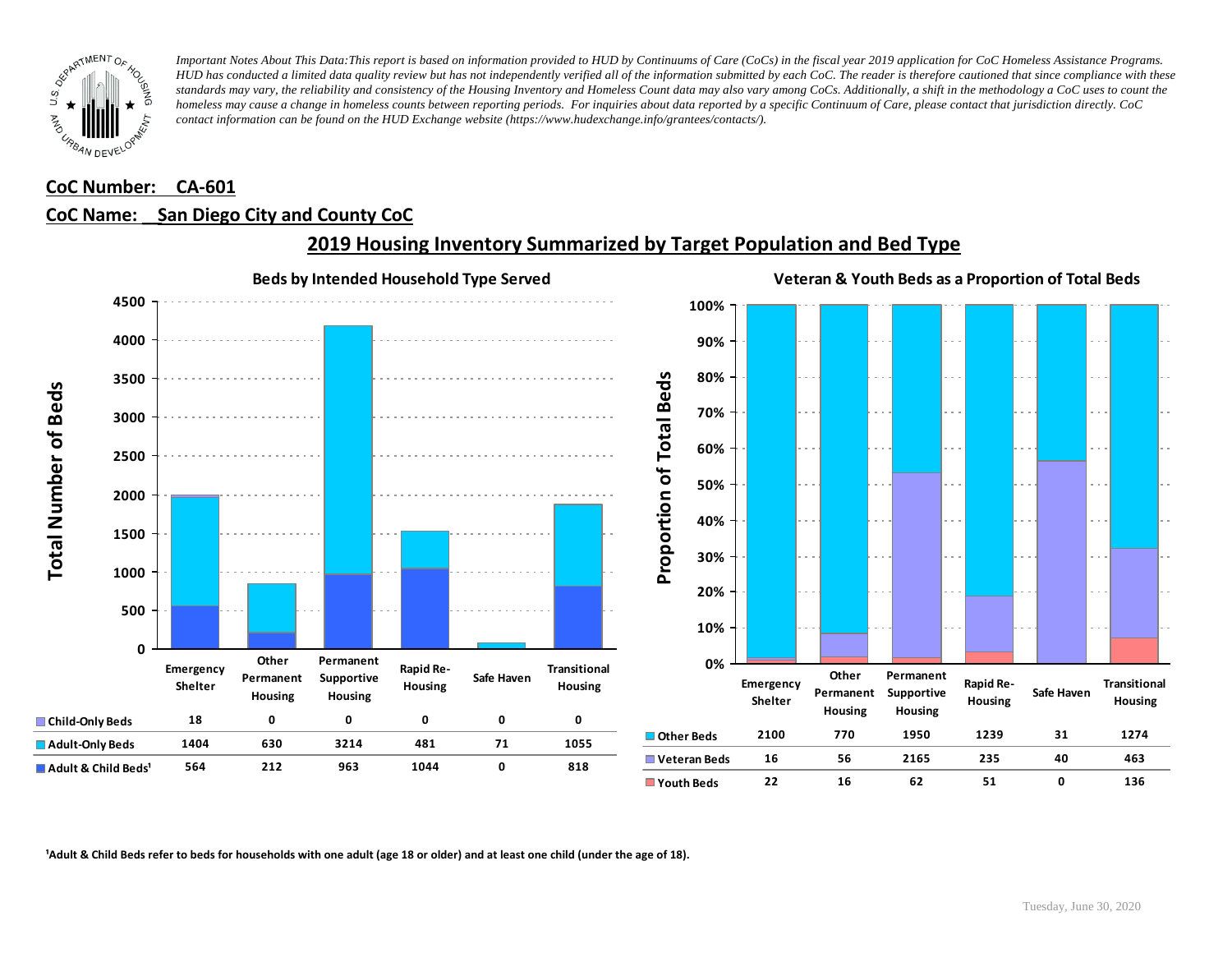

## **CoC Number: CA-601 CoC Name: \_\_ San Diego City and County CoC**

# **2019 Point in Time Count Summarized by Household Type**



\* Safe Haven programs are included in the Transitional Housing category.

¹This category includes single adults, adult couples with no children, and groups of adults. ²This category includes households with one adult and at least one child under age 18.

³This category includes persons under age 18, including children in one-child households, adolescent parents and their children, adolescent siblings, or other household configurations composed only of children.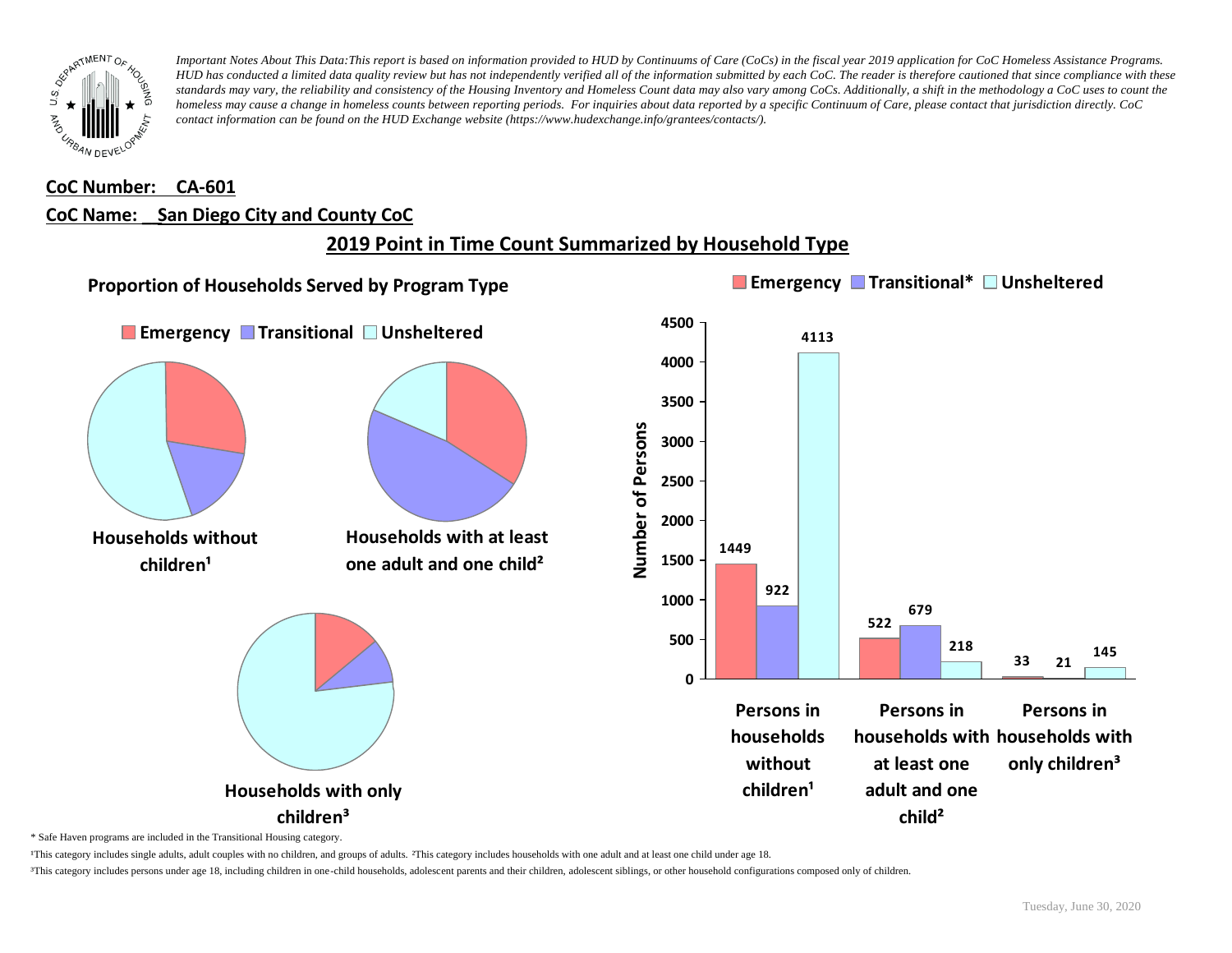

## **CoC Number: CA-601 CoC Name: \_\_ San Diego City and County CoC**



#### **2019 Point-In-Time Count Proportion of Persons in each Age Group by Household Type**

\* Safe Haven programs are included in the Transitional Housing category.

¹This category includes single adults, adult couples with no children, and groups of adults. ²This category includes households with one adult and at least one child under age 18.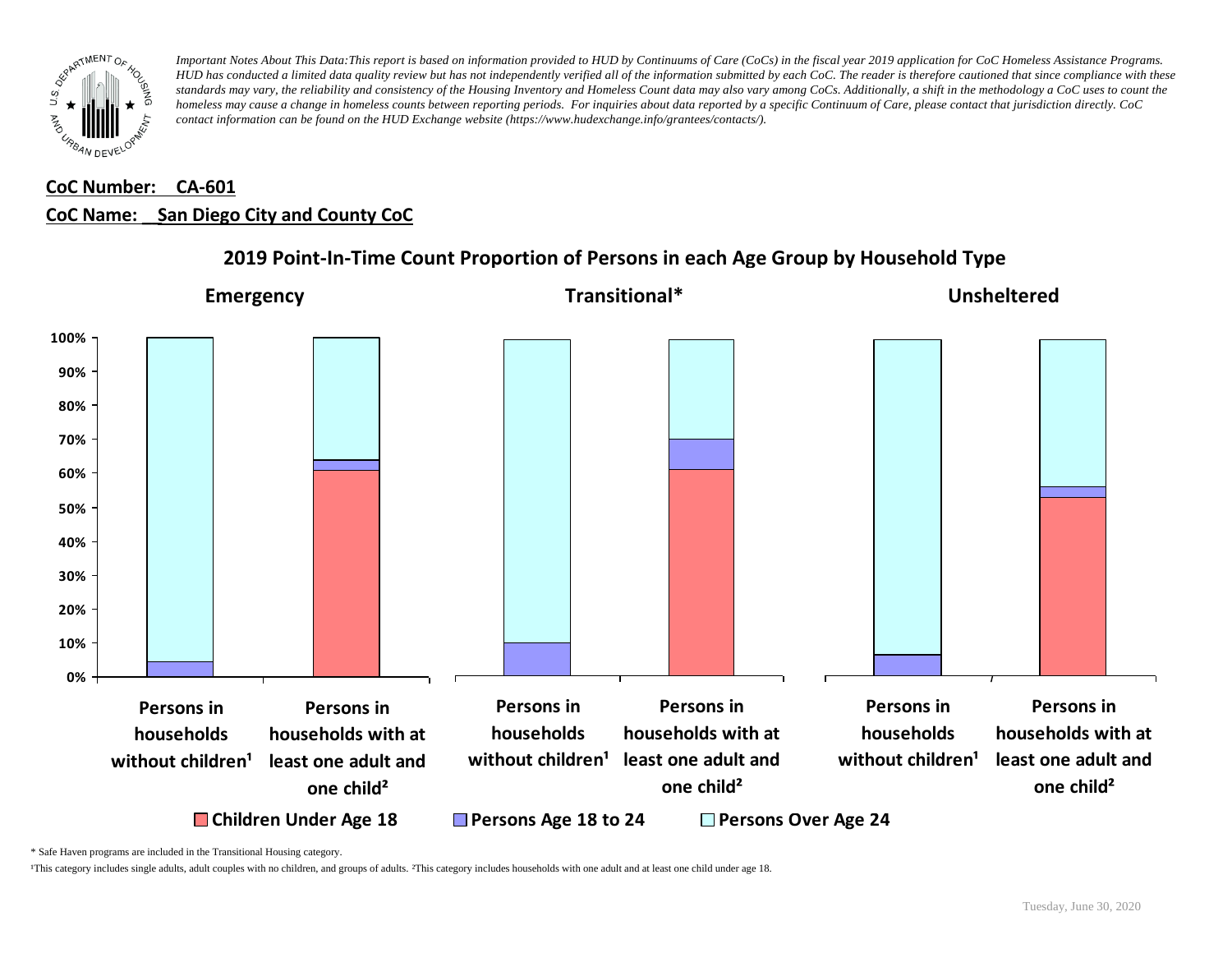

# **CoC Number: CA-601**

# **CoC Name: \_\_ San Diego City and County CoC**



### **2019 Point in Time Count Summarized by Chronically Homeless by Household Type**

\* Safe Haven programs are included in the Transitional Housing category.

¹This category includes single adults, adult couples with no children, and groups of adults. ²This category includes households with one adult and at least one child under age 18.

³This category includes persons under age 18, including children in one -child households, adolescent parents and their children, adolescent siblings, or other household configurations composed only of children.